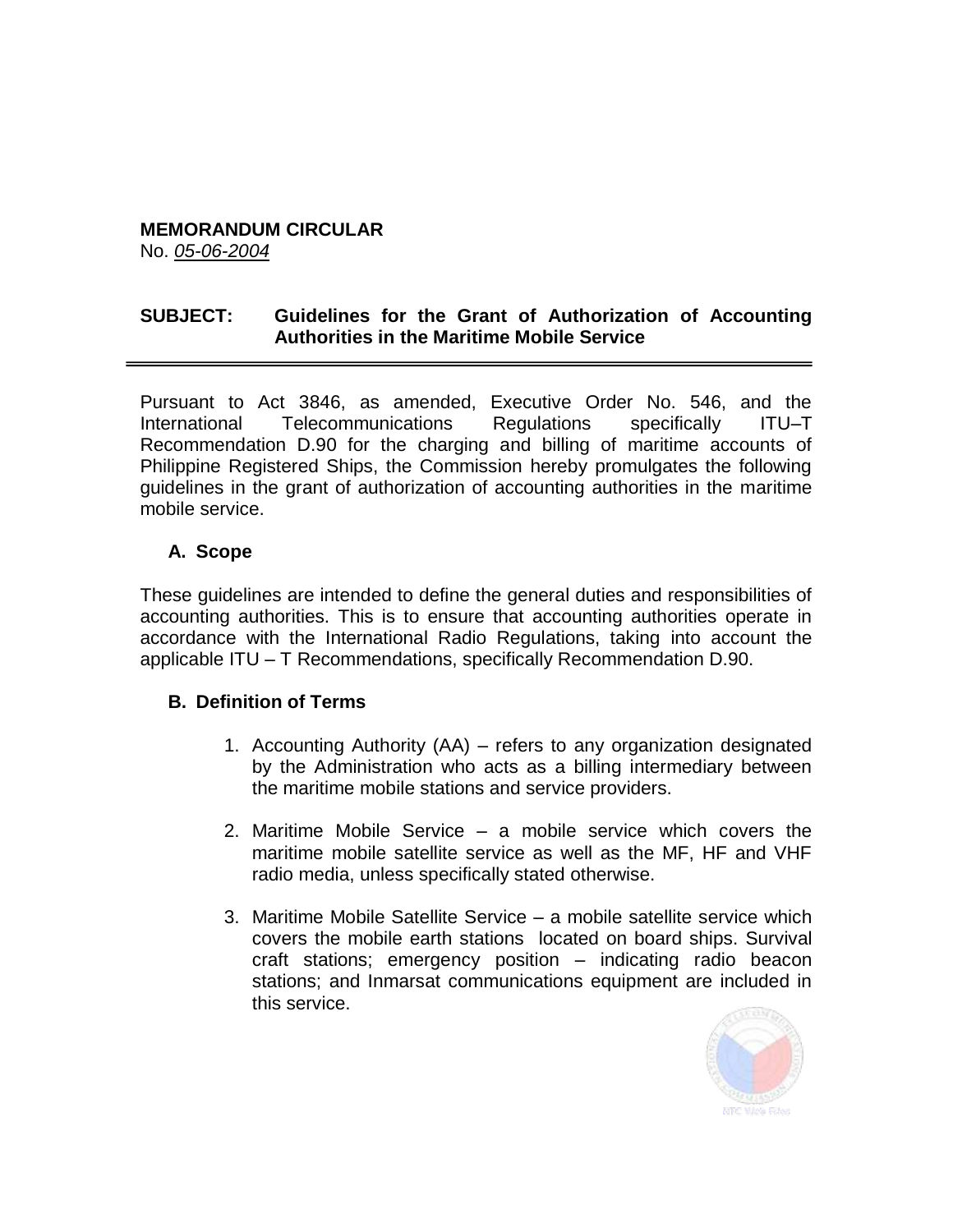- 4. Service Provider a recognized operating agency which provides communication service to and from the maritime mobile stations.
- 5. Maritime Bill the bill issued by the service provider with respect to collection of charges for the maritime mobile traffic that originated from a maritime mobile station.
- 6. Administration refers to any government organization who is responsible for discharging the obligations undertaken in the Convention of the International Telecommunications Union. For purposes of these guidelines, "Administration" refers to the National Telecommunications Commission.
- 7. ITU-T refers to the organization of the International Telecommunications Union responsible for developing international telecommunications recommendations relating to standardization of international telecommunications services and facilities, including matters related to international charging and accounting principles and the settlement of international telecommunications accounts.
- 8. ITU Recommendation D.90 refers to the principles for charging, billing, international accounting and settlement for the maritime mobile service.

# **C. GENERAL PROVISIONS**

- 1. Accounting Authorities must be registered with the Commission. Registration must be subject to periodic review and inspection to determine compliance with the provisions of this Circular.
	- i. If a registered Accounting Authority is planning to relinquish its Authority, the Commission must be notified in writing at least six (6) months in advance of such plan.
	- ii. If a registered Accounting Authority changed ownership, merged, or sold, it shall inform the Commission in writing. The new owner shall be treated as new applicant if it is interested in becoming an Accounting Authority.

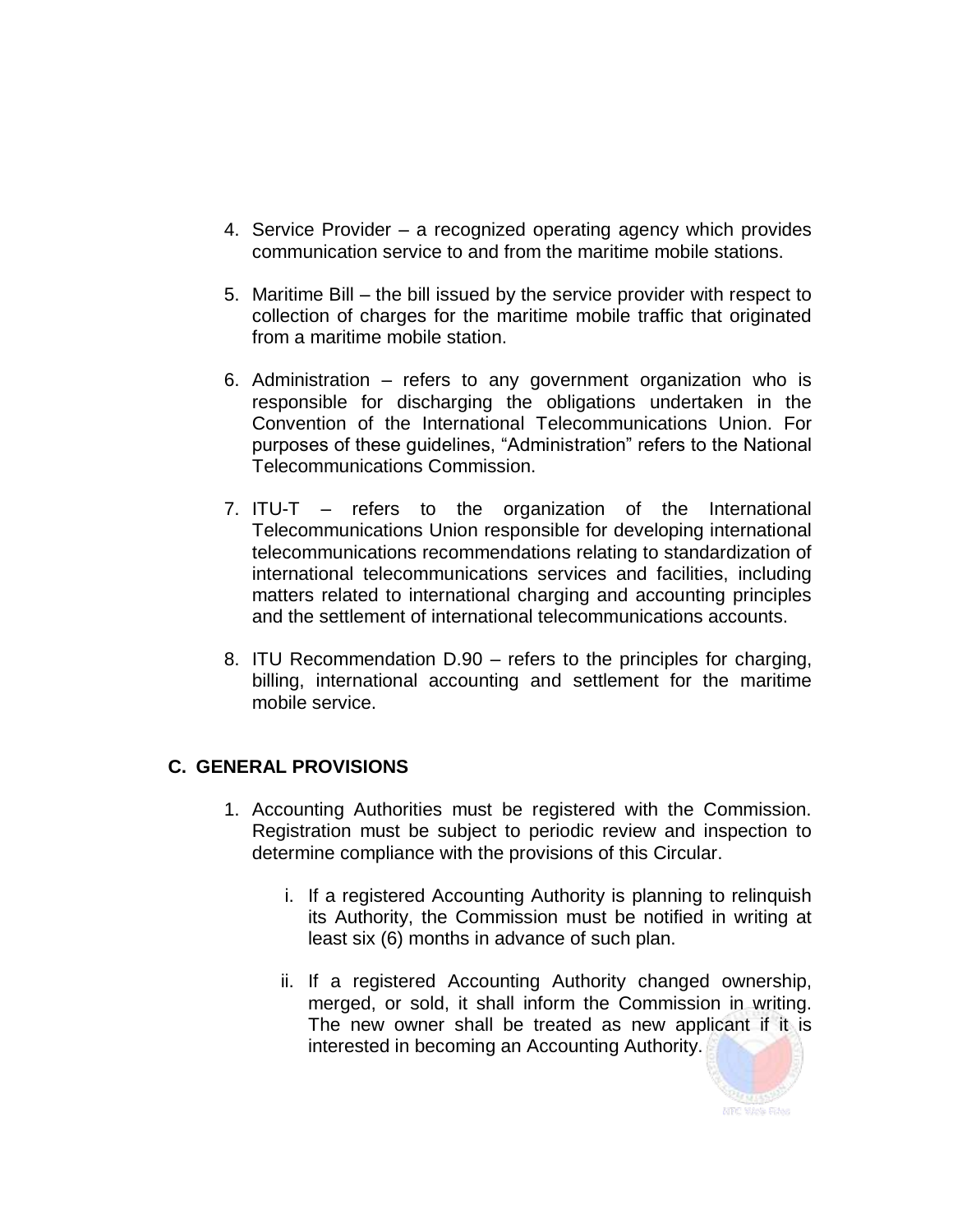- 2. Each Accounting Authority will be allocated a distinct Accounting Authority Identification Code (AAIC). The AAIC consists of two parts; the first part will be two letters denoting the country in which the accounting authority is based (for example: Philippines is PH); and the second part will be numeric with a maximum of two characters, denoting the particular Accounting Authority.
- 3. Accounting Authorities are responsible for remitting, in a timely manner, all valid amounts due to foreign administrations or their agents.
- 4. Accounting Authorities must cooperate fully with the Commission in all respects concerning international maritime settlement issues, including the resolution of questions of fact or other issues arising as a result of settlement operations.
- 5. Accounting Authorities must maintain all accounting records for a period of at least five (5) years.
- 6. All names, addresses, and identification codes of Accounting Authorities shall be submitted to the Radiocommunications Bureau for inclusion in the List of Ship Stations.

# **D. Qualifications of Accounting Authority**

- 1. Organized under Philippine Laws to engage in the business of maritime accounting, billing and collection, and other related services.
- 2. Have skill and expertise in the field of maritime accounting, billing and collection, or other related endeavor such as general commercial accounting in the international shipping industry.
- 3. Paid up capitalization of One Million (PHP 1, 000, 000.00) Pesos.
- 4. Capable in providing full accounting facilities for all maritime services including maritime mobile satellite by means of an electronic media for transmission and reception of bills and software needed in the accounting and billing operation.

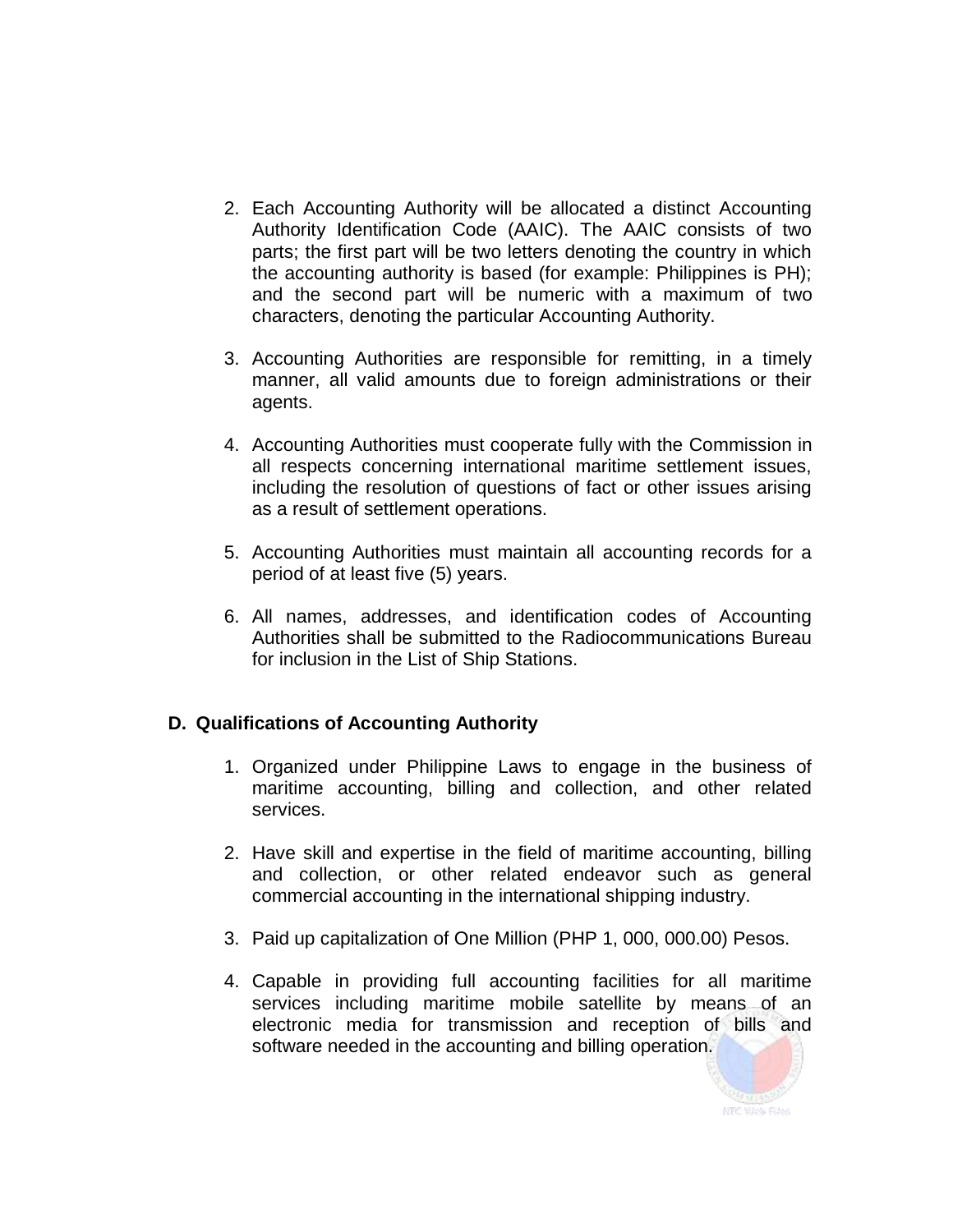# **E. Requirements for the processing of Authorization**

The application for Authorization shall be filed with the Commission together with the following requirements:

- 1. Letter of Intent
- 2. Duly accomplished application form
- 3. Duly certified true copy of SEC Registration Certificate and Articles of Incorporation; or DTI Registration Certificate; or business permit (optional for new).
- 4. Latest Audited Financial Statement, if applicable.
- 5. List of personnel complement or organizational structure
- 6. List of equipment or office facilities
- 7. Procedure in the collection and billing of customers/clients.
- 8. Flowchart in the collection and billing of customers/clients.
- 9. Economic viability and financial feasibility study

# **F. Role of Accounting Authority**

- 1. Provides customers with a clear statement of accounts on time indicating, among others, the period, date, time, and amount as a basis of which charges will be levied for the services provided.
- 2. Obtains applicable tariff information from the service provider and making this information available to its customers.
- 3. Guarantees payment of the collection charges to the communication service providers for traffic that originated from Philippine registered maritime mobile stations.
- 4. Maintains up-to-date and accurate records of the ship stations for which it has full responsibility. Any change in status, ownership, termination or commencement of contract must be notified immediately to the ITU thru the Commission. The report must contain the following information:
	- i. Inmarsat Mobile Number (IMN)
	- ii. Ship call sign
	- iii. Maritime Mobile Service Identity Number (MMSI)
	- iv. Commencement/termination date
	- v. Previous agent or new agent, if applicable.
	- vi. Previous owner, if applicable.

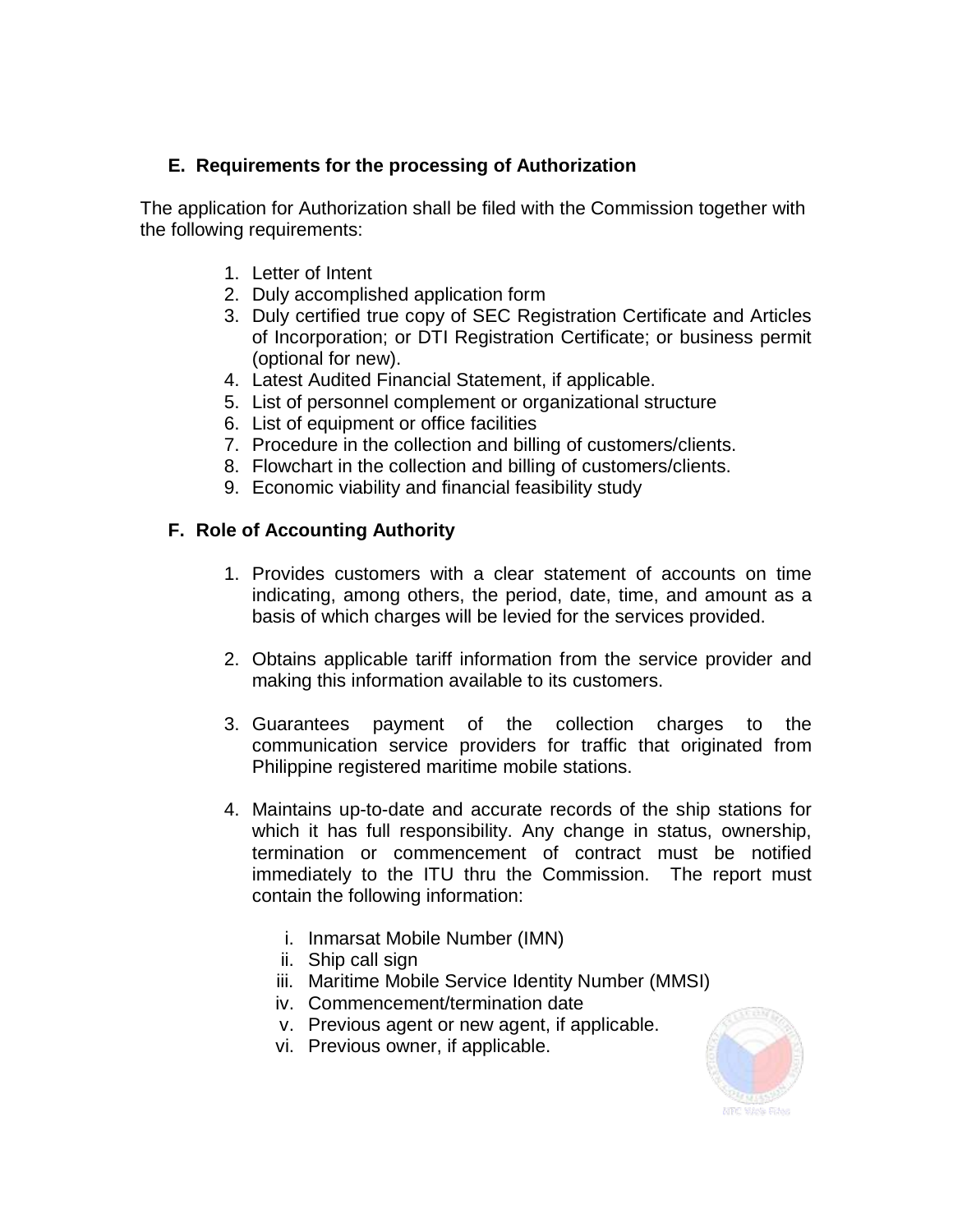- 5. Submits to the Commission, on a quarterly basis, an updated list of shipping companies with their corresponding status of accounts.
- 6. Issues Certification to shipping companies with updated payments of maritime/satellite accounts for purposes of licensing with the Commission.
- 7. Submits any requirement that may be determined by the Commission from time to time.

#### **G. Grant of Authorization**

An Authorization shall be granted to Accounting Authority after complying with the provisions of this Circular.

- 1. New Authorization shall be issued on temporary basis which shall be valid for a period of six (6) months.
- 2. Renewal of Authorization shall be issued for a period of one (1) year.

#### **H. Grounds for denial, disapproval, suspension or revocation of Authorization**

The Commission, in its sole discretion, may refuse to grant an application to become an Accounting Authority for any of the following reasons:

- 1. Incomplete application.
- 2. Applicant fails to provide necessary information as requested by the Commission; or the applicant indicates that it cannot meet a particular provision of this Circular.
- 3. Failure to submit required reports to the Commission.
- 4. Non-payment of necessary fees and charges.